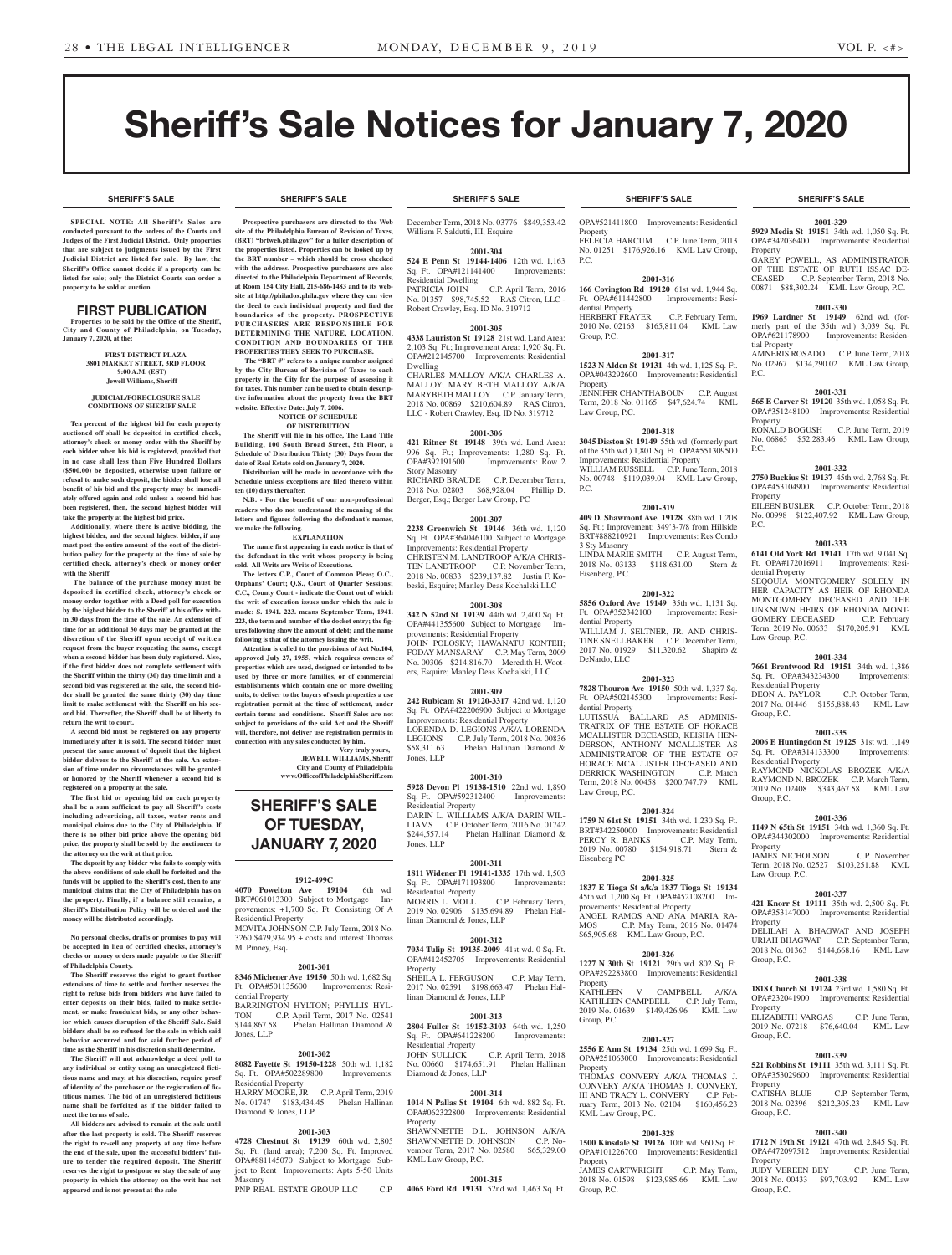**2001-389 5325 Wingohocking Terr 19144-5831** 12th wd. 1,148 Sq. Ft. OPA#122187800 Improvements: Residential Property<br>WINSTON WEEDON C.P. April Term.

2019 No. 00339 \$60,209.59 Phelan Hal-

**2001-390 1171 S Darien St 19147-5136** 2nd wd. 1,176 Sq. Ft. OPA#021516800 Improvements:

LAWRENCE J. RAO, JR C.P. June Term, 2015 No. 03452 \$389,067.88 Phelan Hal-

**2001-391 6611 W Girard Ave 19151-3604** 34th wd. 1,404 Sq. Ft. OPA#343034900 Improve-

ALFONSO M. MOORE C.P. July Term, 2019 No. 01885 \$107,981.53 Phelan Hal-

**2001-392 4233 Fairdale Ave a/k/a 4233 Fairdale Rd 19154-3703** 66th wd. 1,296 Sq. Ft. OPA#662581400 Improvements: Residen-

THOMAS LITMAN C.P. July Term, 2019 No. 00091 \$147,469.52 Phelan Hallinan

**2001-393 1700 Christian St 19146** 30th wd. Land Area: 816 Sq. Ft.; Improvement Area: 2,388 Sq. Ft. OPA#30-1189200 Subject to Mortgage Im-

LURUBE DEVELOPERS, LLC C.P. March Term, 2017 No. 02437 \$469,825.25 plus interest of \$51.73 per diem from 9/25/19 to and inc. 10/14/19 Andrew W. Bonekemper, Esquire **2001-395 941 Granite St 19124-1730** 35th wd. 1,104 Sq. Ft. OPA#351142000 Improvements:

JOANNE BRADLEY C.P. June Term, 2019 No. 05032 \$96,818.07 Phelan Hallinan

**2001-396 629 E Westmoreland St 19134** 33rd wd. 923 Sq. Ft. OPA#331103500 Improvements:

CYNTHIA RIVERS C.P. September Term, 2018 No. 00076 \$74,076.32 KML Law

**2001-397 703 Marwood Rd East a/k/a 703 Marwood Rd 19120** 42nd wd. 1,631 Sq. Ft. OPA#421227000 Improvements: Residen-

ALICIA JORDAN C.P. June Term, 2019 No. 05509 \$52,992.77 KML Law Group,

**2001-398 5914 N Warnock St 19141** 49th wd. 2,520 Sq. Ft. OPA#492220700 Improvements:

ALPHONSO W MEARS A/K/A ALPHONSO MEARS C.P. December Term, 2017 No. 00568 \$92,165.17 KML Law Group, P.C. **2001-400 9620 Convent Ave 19114** 57th wd. 3,441 Sq. Ft. OPA#572216900 Improvements: Resi-

KEVIN SHERMAN C.P. February Term, 2019 No. 01751 \$226,339.94 KML Law

**2001-401 2601 S Jessup St 19148-4413** 39th wd. 1,456 Sq. Ft. OPA#394199122 Improvements:

GIOVANNI MARTINO; EMILIA MARTINO C.P. July Term, 2019 No. 02027 \$87,284.13 Phelan Hallinan Diamond & Jones, LLP **2001-402 6247 Gardenia St 19144-1608** 59th wd. 1,472 Sq. Ft. OPA#592225100 Improvements:

DOLORES JOHNSON, IN HER CAPAC-ITY AS HEIR OF DOLORES T. JOHNSON, DECEASED: UNKNOWN HEIRS, SUC-

CESSORS, ASSIGNS, AND ALL PERSONS, FIRMS, OR ASSOCIATIONS CLAIMING RIGHT, TITLE, OR INTEREST FROM OR UNDER DOLORES T. JOHNSON, DE-CEASED C.P. June Term, 2019 No. 06844<br>\$25,807.20 Phelan Hallinan Diamond &

**2001-403 154 W Ashdale St 19120** 42nd wd. 1,152 Sq. Ft. OPA#422171700 Improvements: Resi-

MILLICENT PITTER, IN HER CAPACITY AS HEIR OF COSMO D. PITTER A/K/A COSMO PITTER, DECEASED; UNKNOWN

UNKNOWN HEIRS, SUC

Phelan Hallinan Diamond &

provements: Commercial Property

WINSTON WEEDON

Residential Property

linan Diamond & Jones, LLP

linan Diamond & Jones, LLP

ments: Residential Property

linan Diamond & Jones, LLP

tial Property

Diamond & Jones, LLP

Residential Property

Residential Property

Group, P.C.

tial Property

Residential Property

dential Property

Residential Property

Residential Property

Jones, LLP

dential Property

Group, P.C.

P.C.

Diamond & Jones, LLP

#### **SHERIFF'S SALE SHERIFF'S SALE SHERIFF'S SALE SHERIFF'S SALE SHERIFF'S SALE**

#### **2001-341 7336 Chelwynde Ave 19153** 40th wd. 1,120

Sq. Ft. OPA#404318800 Improvements: Residential Property TIFFANY C. CHISM C.P. January Term,

2019 No. 02418 \$78,479.26 KML Law Group, P.C.

#### **2001-342**

**5343 N 15th St 19141** 17th wd. 1,170 Sq. Ft. OPA#172047400 Improvements: Residential Property ERICA J. GEORGE C.P. April Term, 2019 No. 04066 \$136,485.20 KML Law Group,

## P.C.

#### **2001-343**

**5814 Ashland Ave 19143-3916** 3rd wd. 1,500 Sq. Ft. OPA#034044200 Improvements: Residential Property

COLLEEN LUCAS C.P. July Term, 2018 No. 03967 \$73,360.03 Phelan Hallinan Diamond & Jones, LLP

#### **2001-344**

**2901 S Robinson St 19142-3417** 40th wd. 1,216 Sq. Ft. OPA#402090600 Improvements: Residential Property KYHA WILLIAMS C.P. December Term, 2017 No. 04068 \$145,012.00 Phelan Hallinan Diamond & Jones, LLP

#### **2001-345**

**2415 S Clarion St 19148-3511** 39th wd. 1,040 Sq. Ft. OPA#394445100 Improvements: Residential Property

THOMAS K. MASI A/K/A THOMAS MASI C.P. August Term, 2019 No. 01814 \$11,649.14 Phelan Hallinan Diamond & Jones, LLP

#### **2001-347**

**4410 Carwithan St a/k/a 4410 Carwithan Rd 19136-1409** 65th wd. 1,152 Sq. Ft. OPA#652114600 Improvements: Residential Property

LILLIAN GENTEKOS; JAMES W. GEN-TEKOS, JR C.P. January Term, 2019 No. 03284 \$138,176.43 Phelan Hallinan Diamond & Jones, LLP

#### **2001-348**

**4016 Lyman Dr 19114** 65th wd. 1,800 Sq. Ft. OPA#652490900 Improvements: Residential Property

MARYBETH WALTERS AND MICHAEL WALTERS C.P. March Term, 2019 No. 00630 \$171,893.92 Shapiro & DeNardo, LLC

#### **2001-350**

#### **4736 Baltimore Ave 19143** 46th wd. 2,845 Sq. Ft. BRT#461092800 Improvements: Residential

RENEE B. RICKS AND ARTHUR RICKS, III C.P. September Term, 2018 No. 03364 \$60,227.03 Stern & Eisenberg, P.C.

#### **2001-351**

**33 S 53rd St 19139** 60th wd. 1,135 Sq. Ft. BRT#602189900 Improvements: Residential ABRAHAM O. ITUAH C.P. February Term, 2019 No. 02403 \$42,024.14 Stern & Eisenberg, P.C.

#### **2001-352**

**2527 S 15th St 19145** 26th wd. Land: 960 Sq. Ft.; Improvement: 1,448 Sq. Ft. Improvements: Residential Real Estate<br>NANCY BRAUN C.P. January Term,

2019 No. 002712 \$156,049.43 Stern & Eisenberg PC

#### **2001-353**

**4351 N 4th St 19140** 7th wd. 954 Sq. Ft. OPA#072144300 Improvements: Residential Property MARK REYNOLDS C.P. July Term, 2019

## No. 03561 \$55,827.79 Shapiro & DeNardo, LLC.

#### **2001-354**

**1050 Granite St 19124** 23rd wd. 3,245 Sq. Ft. OPA#234181300 Improvements: Residential Property

BERNARD S. GRAY AND JAMIE ZORRIL-LA-GRAY C.P. February Term, 2019 No. 01754 \$199,145.17 KML Law Group, P.C.

#### **2001-355**

#### **3020 N 25th St 19132** 38th wd. 905 Sq. Ft.; Improvements: 1,197 Sq. Ft. OPA#381066600 Improvements: Row 2 Sty Masonry UNKNOWN HEIRS, SUCCESSORS, AS-SIGNS, AND ALL PERSONS, FIRMS, OR ASSOCIATIONS CLAIMING RIGHT, TITLE, OR INTEREST FROM OR UNDER FANNIE MAE LATANE, DECEASED; MARGARET HARRIS A/K/A MARGIE HARRIS, IN HER CAPACITY AS HEIR OF, FANNIE MAE LATANE, DECEASED; RICHARD LATANE JR, IN HIS CAPACITY AS HEIR OF, FAN-NIE MAE LATANE, DECEASED; DENISE LATANE, IN HER CAPACITY AS HEIR

OF FANNIE MAE LATANE, DECEASED; MARY DOBSON, IN HER CAPACITY AS HEIR OF FANNIE MAE LATANE, DECEASED C.P. August Term, 2018 No. C.P. August Term, 2018 No. 00078 \$47,665.36 Robert Crawley

#### **2001-356**

**2341 E. Somerset St 19134** 25th wd. Land: 1,173 Sq. Ft.; Improvement: 1,504 Sq. Ft.; Total: 1,504 Sq. Ft. OPA#251011100 Improvements: Residential Property KENYATTE R. MACK A/K/A KENNYATTA R. MACK AND KEISHA M. MACK AND UNITED STATES OF AMERICA March Term, 2018 No. 00768 \$116,006.67 Richard M. Squire & Associates, LLC

#### **2001-357**

**6637 Torresdale Ave 19135** 41st wd. 2,115 Sq. Ft. OPA#411324400 Improvements: Residential Property<br>JOSE SANTIAGO C.P. December Term, 2018 No. 00085 \$156,945.59 Justin F. Kobeski, Esquire; Manley Deas Kochalski LLC

#### **2001-358**

**818 E. Hortter St 19119** 22nd wd. Land: 3,109 Sq. Ft.; Improvement: 1,600 Sq. Ft.; Total: 3,109 Sq. Ft. OPA#221172800 Improvements: Residential Property MARLA S. DAVIS C.P. July Term, 2019 No. 00626 \$174,706.32 Richard M. Squire & Associates, LLC

#### **2001-359**

**1822 W Moyamensing Ave 19145** 26th wd. 1,120 Sq. Ft. OPA#262322400 Improvements: Residential ALISON FERRANTE A/K/A ALISON D. FERRANTE; MICHAEL C. FERRANTE C.P. June Term, 2018 No. 03822 \$231,548.20

#### **2001-360**

Robert Crawley

**3215 Brookdale Rd 19114-3517** 57th wd. Land: 8,450 Sq. Ft.; Improvement: 1,584 Sq. Ft.; Total: 8,450 Sq. Ft. OPA#572111100 Improvements: Residential Property CAROLE A. TUSTIN C.P. July Term, 2019 No. 00642 \$185,453.79 Richard M. Squire & Associates, LLC

### **2001-361**

**614 E Wyoming Ave 19120** 42nd wd. 1,760 Sq. Ft. OPA#421052600 Improvements: Residential Property JASON BLAINE, A/K/A JASON R. BLAINE C.P. September Term, 2018 No. 00490 \$85,104.83 Cristina L. Connor, Esquire; Manley Deas Kochalski, LLC

#### **2001-362**

**12501 Fedor Rd 19154** 66th wd. 2,000 Sq. Ft. OPA#663165600 Improvements: Residential Property ANTHONY DONAHUE; NICHOLLE DO-

NAHUE C.P. May Term, 2019 No. 01684 \$185,446.35 Justin F. Kobeski, Esquire; Manley Deas Kochalski LLC

#### **2001-363**

**4009 N Twelfth St a/k/a 4009 N 12th St 19140- 2101** 43rd wd. 1,440 Sq. Ft. OPA#433160900 Improvements: Residential Property HAMOND HAWKINS C.P. November Term, 2018 No. 02434 \$34,744.28 Phelan Hallinan Diamond & Jones, LLP

#### **2001-364**

**6810 N Broad St 19126-2801** 10th wd. 2,492 Sq. Ft. OPA#101002700 Improvements: Residential Property TIFFANY DUDLEY C.P. May Term, 2019 No. 01820 \$167,586.31 Phelan Hallinan

## Diamond & Jones, LLP

**2001-365 910 Hoffnagle St 19111-1437** 63rd wd. 2,286

Sq. Ft. OPA#631384700 Improvements: Residential Property MIGUEL A. MARTINEZ C.P. July Term, 2019 No. 00594 \$315,984.18 Phelan Hallinan Diamond & Jones, LLP

#### **2001-366**

**1531 Womrath St 19124-4550** 23rd wd. 1.615 Sq. Ft. OPA#232012300 Improvements: Residential Property JASON ROBINSON C.P. June Term, 2019 No. 07348 \$81,550.55 Phelan Hallinan Diamond & Jones, LLP

#### **2001-367**

**321 Stanwood St 19111** 63rd wd. 3,867 Sq. Ft.; Improvements: 1,727 Sq. Ft. OPA#631327600 Improvements: S/d W/d Gar 1 Sty Masonry JOSEPH M MCKEEVER C.P. June Term, 2019 No. 07321 \$40,902.63 Robert Crawley

#### **2001-369**

**5762 Haddington St a/k/a 5762 Haddington Ln 19131** 4th wd. 1,252 Sq. Ft. OPA#043225000 Improvements: Residen-

tial Property C.P. June Term, 2018 No. 03168 \$76,194.74 Shapiro & DeNardo,  $LIC$ 

#### **2001-370**

**5803 Anderson St 19138-1801** 59th wd. 1,775 Sq. Ft. OPA#591215600 Improvements: Residential Dwelling ESTATE OF KAREN E. VEREEN A/K/A KAR-

EN EMMA GREEN VEREEN A/K/A KAREN GREEN C/O NANCY BELLAMY, PERSON-AL REPRESENTATIVE; NANCY BELLAMY, PERSONAL REPRESENTATIVE OF THE ES-TATE OF KAREN E. VEREEN A/K/A KAREN EMMA GREEN VEREEN A/K/A KAREN GREEN: UNKNOWN HEIRS, SUCCESSORS ASSIGNS, AND ALL PERSONS, FIRMS, OR ASSOCIATIONS CLAIMING RIGHT, TITLE, OR INTEREST FROM OR UNDER KAREN E. VEREEN A/K/A KAREN EMMA GREEN VEREEN A/K/A KAREN GREEN C.P. November Term, 2017 No. 02024 \$84,321.50 RAS Citron, LLC - Robert Crawley, Esq. ID No. 319712

#### **2001-371**

**5100 Overbrook Ave 19131** 52nd wd. 11,250 Sq. Ft. OPA#521204600 Improvements: Residential Property

SHIRLEY JONES A. SHAKUR A/K/A SHIR-LEY JONES-SHAKUR, INDIVIDUALLY AND AS ADMINSTRATRIX OF THE ES-TATE OF KHAIRI SHAKUR A/K/A GARY BREDELL BLACK A/K/A IMAM KHAIRI ABDUS SHAKUR, DECEASED C.P. January Term, 2016 No. 00033 \$390,356.23 Shapiro & DeNardo, LLC

#### **2001-372**

**6923 Garman St 19142** 40th wd. 1,050 Sq. Ft. OPA#406263100 Improvements: Residential Property

SHERRE SMITH C.P. February Term, 2018 No. 02620 \$94,864.56 Shapiro & DeNardo, LLC

#### **2001-374**

**1115 W Chelten Ave a/k/a 1115 Chelten Ave 19126** 49th wd. 5,022 Sq. Ft. OPA#493059000 Improvements: Residential Property DIANA W. CAMPBELL C.P. June Term,

2018 No. 01699 \$127,026.10 Cristina L. Connor, Esquire; Manley Deas Kochalski, LLC

#### **2001-375**

**540 E Wyoming Ave 19120** 42nd wd. 1,440 Sq. Ft. OPA#421051000 Improvements: Residential Property ERICK E. JUAREZ-MENDEZ, A/K/A ERICK E. JUAREZ C.P. December Term, 2018 No. 02981 \$27,496.50 Justin F. Kobeski, Esquire; Manley Deas Kochalski LLC

#### **2001-376**

chalski, LLC

**5938 N 11th St 19141** 49th wd. 6,720 Sq. Ft. OPA#493076300 Improvements: Residential Property

MARQUITA MCCARTER C.P. January Term, 2012 No. 00714 \$160,806.59 Mer-

edith H. Wooters, Esquire; Manley Deas Ko-**8930 Revere St 19152** 57th wd. 3,374 Sq. Ft. OPA#571211400 Improvements: Residential Property

ski, LLC

Gar 1 Sty Frame

tial Dwelling

319712

#### **2001-377**

**610 N 64th St 19151** 34th wd. 2,500 Sq. Ft. OPA#344245400 Subject to Mortgage Improvements: Residential Property MONICA E. HEARST, A/K/A MONICA HEARST C.P. January Term, 2015 No. 00530 \$151,542.47 Justin F. Kobeski, Esquire; Manley Deas Kochalski LLC

#### **2001-378**

**2705 S Beulah St 19148** 39th wd. 1,059 Sq. Ft. OPA#395201700 Improvements: Residential Property

CAROL BORMANN, KNOWN HEIR OF ROLF G. BORMANN, DECEASED, STA-CY SHAZES, KNOWN HEIR OF ROLF G. BORMANN, DECEASED, MICHAEL BORMANN, KNOWN HEIR OF ROLF G. BORMANN, DECEASED, CHRISTOPHER BORMANN, KNOWN HEIR OF ROLF G. BORMANN, DECEASED AND UNKNOWN HEIRS, SUCCESSORS, ASSIGNS, AND ALL PERSONS, FIRMS, OR ASSOCIATIONS CLAIMING RIGHT, TITLE OR UNDER ROLF G. BORMANN, DECEASED C.P.<br>April Term. 2019 No. 04569 \$55.384.31 April Term, 2019 No. 04569 Shapiro & DeNardo, LLC

#### **2001-379**

**4800 Convent Ln 19114** 65th wd. 13,505 Sq. Ft. OPA#652168910 Improvements: Residential Property

ELIZABETH A. HOYER AS EXECUTRIX OF THE ESTATE OF GEORGE LYNCH A/K/A GEORGE THOMAS LYNCH, DE-CEASED C.P. April Term, 2019 No. 04067 \$257,710.10 KML Law Group, P.C.

#### **2001-380**

**1544 S Stillman St 19146** 36th wd. 616 Sq. Ft.

## OPA#364201000 Subject to Mortgage Im-

ELWOOD CALHOUN, IN HIS CAPAC-ITY AS HEIR OF MARGARET CALHOUN; MAURICE CALHOUN, IN HIS CAPAC-ITY AS HEIR OF MARGARET CALHOUN; SHIRLEY CALHOUN, IN HER CAPAC-ITY AS HEIR OF MARGARET CALHOUN; ELIZABETH CALHOUN HAYES, IN HER CAPACITY AS HEIR OF MARGARET CAL-HOUN; ANDRE CALHOUN, IN HIS CAPAC-ITY AS HEIR OF MARGARET CALHOUN; TERRENCE CALHOUN, IN HIS CAPAC-ITY AS HEIR OF MARGARET CALHOUN; JACQUELINE CALHOUN, IN HER CAPAC-ITY AS HEIR OF MARGARET CALHOUN; SHALISE CALHOUN, IN HER CAPACITY AS HEIR OF MARGARET CALHOUN; UN-KNOWN HEIRS, SUCCESSORS, ASSIGNS, AND ALL PERSONS, FIRMS, OR ASSO-CIATIONS CLAIMING RIGHT, TITLE, OR INTEREST FROM OR UNDER MARGARET CALHOUN C.P. December Term, 2018 No. 02482 \$63,615.12 RAS Citron, LLC - Rob-

provements: Residential Dwelling

ert Crawley Esq., ID No. 319712

dential Property

DeNardo, LLC

Property

Group, P.C.

dential Property

DeNardo, LLC

DeNardo, LLC

Residential Property<br>KEISHA L. RIVERA

**2001-381 3825 Arendell Ave 19114** 57th wd. 3,796 Sq. Ft. OPA#57-2143700 Improvements: Resi-

SHARON V. WOODS C.P. December Term, 2014 No. 00597 \$205,737.25 Shapiro &

**2001-382 3272 Webb St 19134** 45th wd. 656 Sq. Ft. OPA#451228600 Improvements: Residential

CYNTHIA HANCOCK, SOLELY IN HIS CAPACITY AS HEIR OF BOLESTAW L. PSUT, DECEASED, SUSAN MCGUORK SOLELY IN HER CAPACITY AS HEIR OF BOLESTAW L. PSUT, DECEASED, BENJA-MIN PSUT SOLELY IN HIS CAPACITY AS HEIR OF BOLESTAW L. PSUT, DECEASED, JESSICA PSUT SOLELY IN HER CAPAC-ITY AS HEIR OF BOLESTAW L. PSUT, DE-CEASED AND JOSEPH PSUT SOLELY IN HIS CAPACITY AS HEIR OF BOLESTAW L. PSUT, DECEASED C.P. November Term, 2015 No. 02582 \$107,390.57 KML Law

**2001-383 5610 Diamond St 19131** 52nd wd. 1,833 Sq. Ft. OPA#522089000 Improvements: Resi-

DEANNA J. DAVIS C.P. February Term, 2019 No. 00650 \$100,088.72 Shapiro &

**2001-384 1445 E Lycoming St 19124** 33rd wd. 1,140 Sq. Ft. OPA#332064900 Improvements:

2019 No. 02328 \$156,369.24 Shapiro &

**2001-386**

REBECCA TAPAN A/K/A REBECCA C. TA-PAN; LIZA TAPAN A/K/A LIZA C. TAPAN A/K/A LIZA T. CONVENTO C.P. May A/K/A LIZA T. CONVENTO Term, 2018 No. 02944 \$214,898.69 Cristina L. Connor, Esquire; Manley Deas Kochal-

**2001-387 9849 Haldeman Ave 19115** 58th wd. 2,936 Sq. Ft.; Improvements: 1,200 Sq. Ft. OPA#581345800 Improvements: S/d W/b

UNKNOWN HEIRS, SUCCESSORS, AS-SIGNS, AND ALL PERSONS, FIRMS, OR ASSOCIATIONS CLAIMING RIGHT, TITLE, OR INTEREST FROM OR UNDER RIA DORA SEGALOW A/K/A DORA SEG-ALOW; POLA MICHAELS, KNOWN HEIR OF RIA DORA SEGALOW A/K/A DORA SEGALOW; RICKY SEGALOW, KNOWN HEIR OF RIA DORA SEGALOW A/K/A DORA SEGALOW; RIA DORA SEGALOW A/K/A DORA SEGALOW, LAST RECORD OWNER C.P. September Term, 2014 No. 03075 \$207,518.31 Robert Crawley **2001-388 6549 N. Gratz St n/k/a 6549 N. Gratz St 19138 n/k/a 19126** 50th wd. 1,440 Sq. Ft. OPA#172293500 Improvements: Residen-

TIMOTHY MORTON, INDIVIDUALLY AND IN HIS CAPACITY AS HEIR OF MA-BEL HARRIS; UNKNOWN HEIRS, SUC-CESSORS, ASSIGNS, AND ALL PERSONS, FIRMS, OR ASSOCIATIONS CLAIMING RIGHT, TITLE, OR INTEREST FROM OR UNDER MABEL HARRIS C.P. March Term, 2017 No. 02711 \$92,626.81 RAS Citron, LLC - Robert Crawley, Esq. ID No.

C.P. August Term,